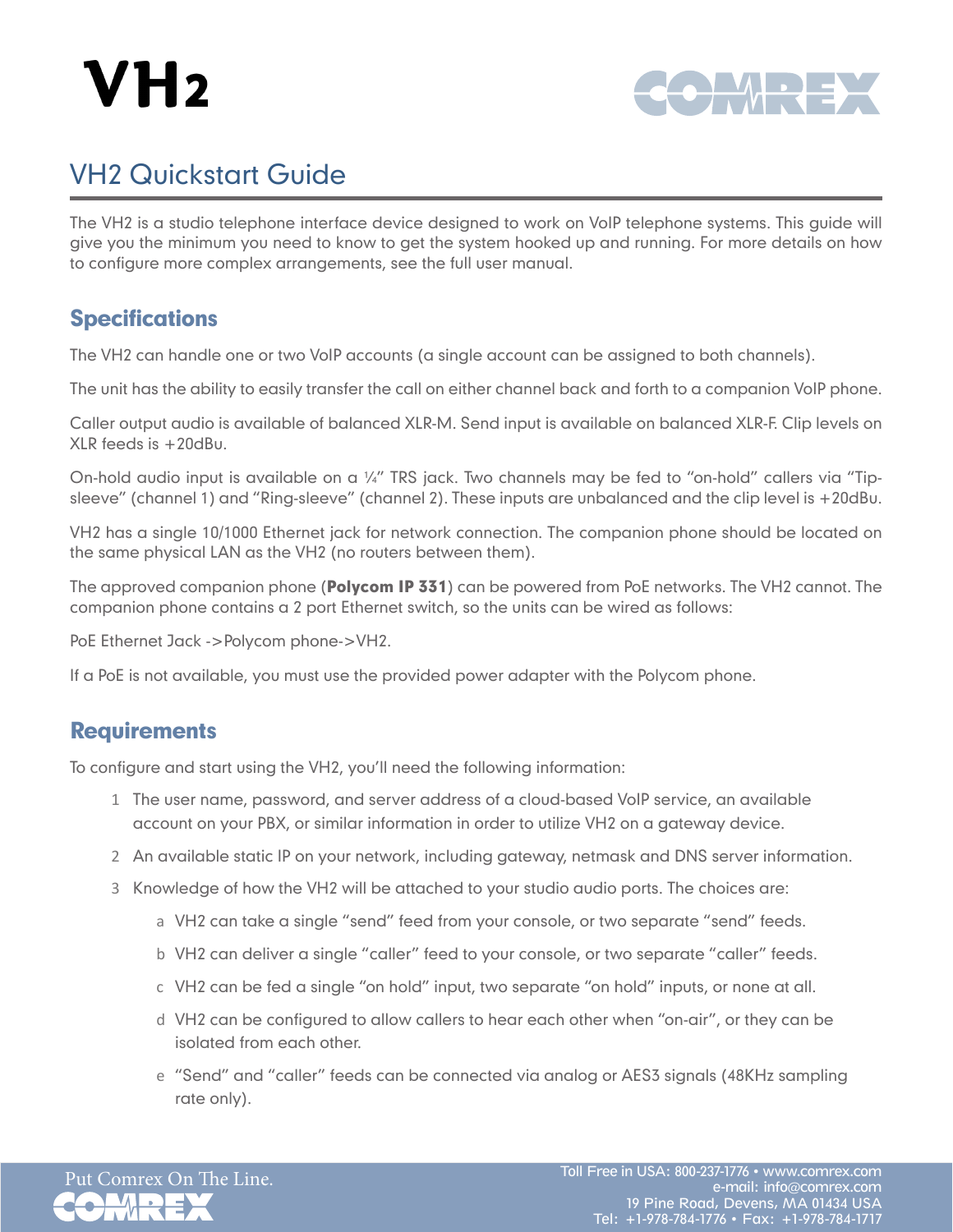

### **Steps**

Here's a list of the steps that need to be accomplished to start using VH2. We'll outline each in detail below:

- 1 Using the Comrex Device Manager utility, set static IP info into the VH2.
- 2 If using the companion telephone set, enter the VH2 static IP info into the telephone set.
- 3 Using a computer browser, set up the provider details (cloud provider, pbx) into the VH2 Toolbox interface.
- 4 Using the Toolbox interface, configure the VH2 "behavior" to match your desired functions in the studio.
- 5 Understand how the front panel buttons and indicators work.

## Step 1 - Static IP

While it's not technically required for VH2 to have a static IP address, it is required for use with the companion phone, and if the DHCP address changes you'll need to find the new address in order to configure the VH2 via the **Toolbox** interface.

VH2 is shipped from the factory set to DHCP mode, so it will find an address on your network if possible. The easiest way to find what that address is to use the Comrex Device Manager utility, available on our website for both Windows and Mac platforms. You can also use **Device manager** to upgrade the firmware on your VH2.

Install Device Manager on a computer on the same physical LAN as the VH2. Once installed and run, press the "scan" button in the upper left corner to scan your network for Comrex products. The results should look like this:

| File Device View Help<br>阳<br>Ω<br>Scan for Devices Add Device Remove Device<br>Detailed View Summary View<br><b>Clear Devices</b><br>Help<br>Clear device list.<br><b>Device Type</b><br><b>MAC Address</b><br>Device<br>Self Test<br>Web Configuration<br>Firmware<br>Licenses<br>VolP Hybrid<br>VolP Hybrid |  |
|----------------------------------------------------------------------------------------------------------------------------------------------------------------------------------------------------------------------------------------------------------------------------------------------------------------|--|
|                                                                                                                                                                                                                                                                                                                |  |
|                                                                                                                                                                                                                                                                                                                |  |
|                                                                                                                                                                                                                                                                                                                |  |
| <b>Details</b><br><b>Product VoIP Hybrid</b>                                                                                                                                                                                                                                                                   |  |
| Unit Name VolP Hybrid                                                                                                                                                                                                                                                                                          |  |
| <b>Certificates Valid</b>                                                                                                                                                                                                                                                                                      |  |
| Network Settings<br>Current IP 192 168 42 189                                                                                                                                                                                                                                                                  |  |
| Network Settings<br>Mode DHCP                                                                                                                                                                                                                                                                                  |  |
| IP Address n/a<br>3:27 remain.<br>Mask n/a                                                                                                                                                                                                                                                                     |  |
| Devices only allow network setting<br>Gateway n/a<br>changes for 5 minutes after reboot.                                                                                                                                                                                                                       |  |
| DNS Server n/a                                                                                                                                                                                                                                                                                                 |  |
| XML Port 80                                                                                                                                                                                                                                                                                                    |  |
| Web Port 0                                                                                                                                                                                                                                                                                                     |  |
|                                                                                                                                                                                                                                                                                                                |  |
|                                                                                                                                                                                                                                                                                                                |  |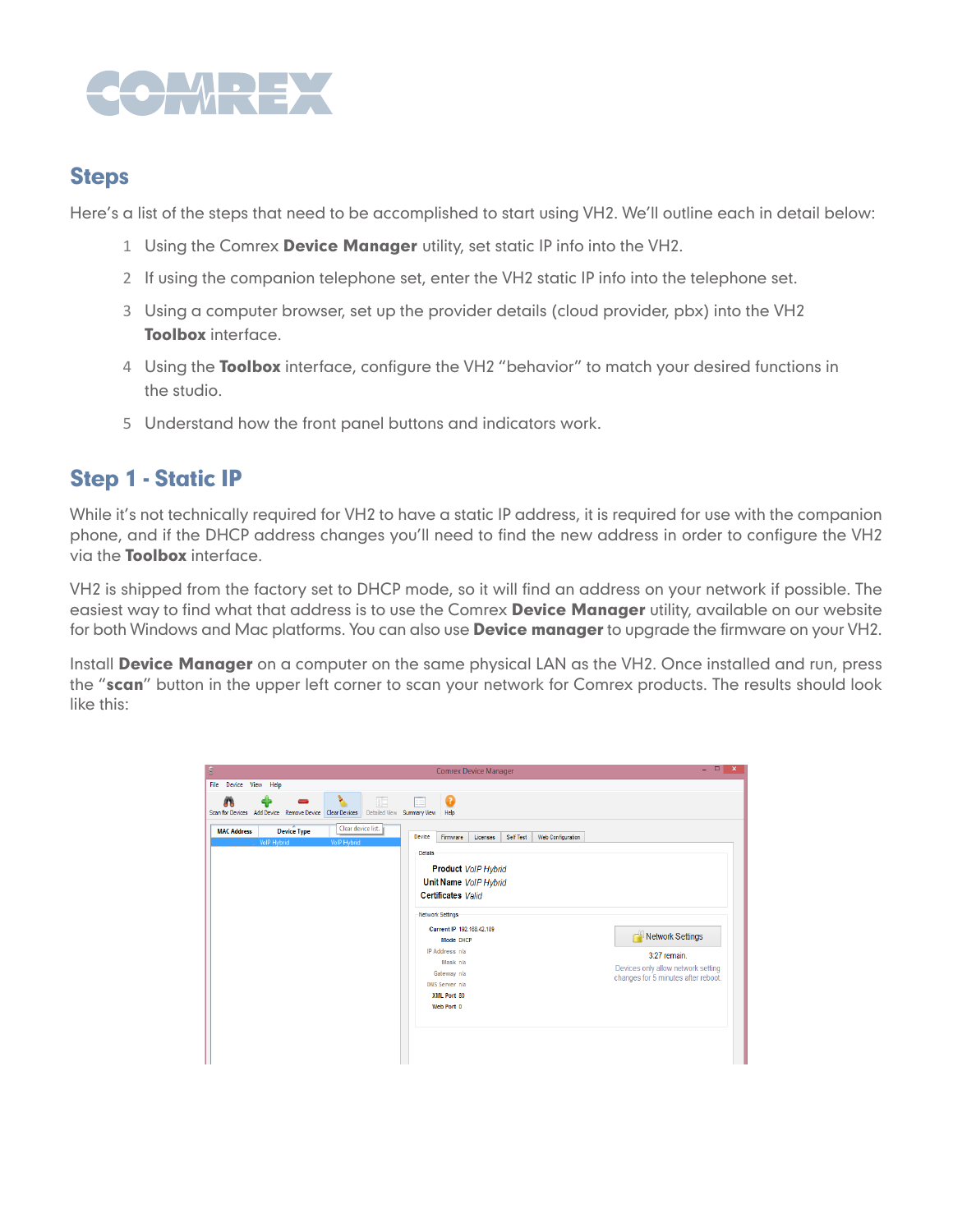

There are two ways to set the static IP information using **Device Manager**. The "rescue" mode allows you to change parameters during the first five minutes of operation, and is initiated using the "Network Settings" button on the right pane. This mode is most useful if you've forgotten the unit password. The normal mode of changing any settings in VH2 is by clicking the "Web Configuration" tab in the right pane. This opens the unit's Toolbox interface. Toolbox is a web-based interface that allows you to set all relevant parameters of the product. Once you know the unit's IP address, **Toolbox** can also be accessed via a browser by going to http://[ip-address]/cfg.

Toolbox requires that you log on with a user name and password. The default user name is 'admin' and the default password is 'comrex'. We recommend you change the default password, especially if your VH2 is exposed directly to the Internet.

Once logged in, choose the 'Network' option. Under 'Network Mode', you'll see the following options:

| $\triangleleft$ Back    |                                                                                                                                                                                              |
|-------------------------|----------------------------------------------------------------------------------------------------------------------------------------------------------------------------------------------|
| <b>Network</b>          | Adjust network and remote settings.                                                                                                                                                          |
| <b>Network Mode</b>     |                                                                                                                                                                                              |
|                         | Enable DHCP to automatically connect to and receive an address from the network, or static to<br>specify your own network config. If feasable, it is recommeded you set up a static address. |
| Default: DHCP           |                                                                                                                                                                                              |
| <b>C</b> Set to Default |                                                                                                                                                                                              |
| ◉ DHCP                  |                                                                                                                                                                                              |
| <b>Static</b>           | Detailed view, showing specifics of the selected unit.                                                                                                                                       |

Change the mode to **Static**, and input the IP address, netmask, gateway and DNS information for your network. Click 'apply IP settings' after all the information is correct. If you need to access Toolbox after this, you'll need to rescan and log in again (or open a browser to the new IP address).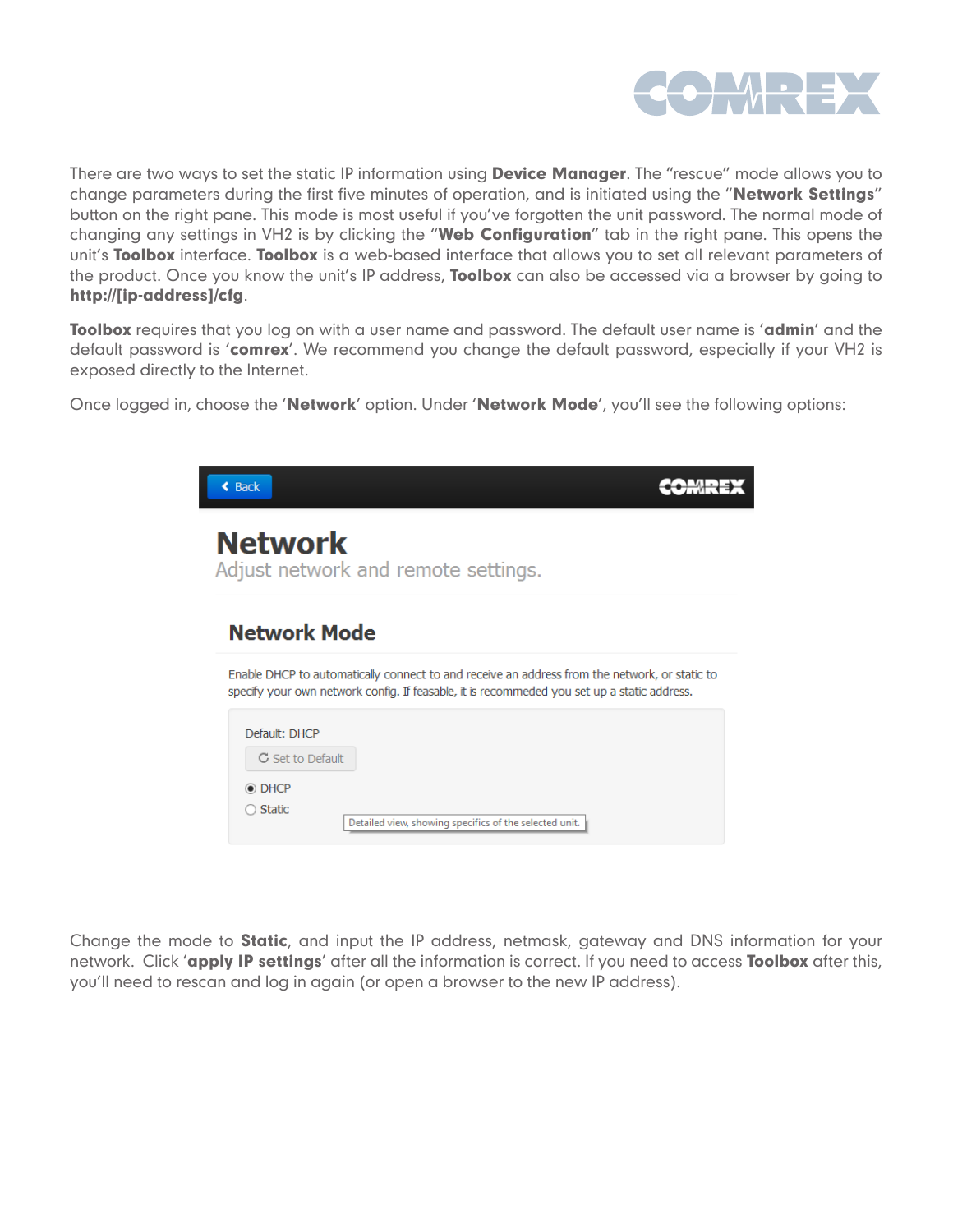

## Step 2 - Companion phone

If you have the IP 331 IP phone for use with VH2, you'll need to set it up to be an extension of the VH2. The phone needs to be on the same physical LAN as the VH2, but it doesn't need a static IP address. You'll only need to program the static address of the VH2 into the phone.

Once the phone is on your LAN, it will get a DHCP address from the network. You can find what this is by pressing the menu button on the phone and navigating to the following using the direction cursor and enter key:

#### 2)Status->2)Network->1)TCP/IP Parameters

Open a browser on your local computer and input the IP address of the phone into the URL bar. You will be prompted to log in to the phone's web interface. Default username is 'Polycom' and default password is '456'.

#### Time setting

To stop the annoying time display from flashing an incorrect time and date, set a default SNTP server and time zone on the phone. Navigate to **General->Time** and set the fields to read the following:

**SNTP Server-> pool.ntp.org** (or any other SNTP server of your choosing)

GMT Offset-> The offset of your time zone in hours from GMT (e.g. US Eastern = -5, US Pacific = -8)

| Time                     |            |                          |
|--------------------------|------------|--------------------------|
| Synchronization          |            |                          |
|                          |            | SNTP Server pool.ntp.org |
|                          | GMT Offset |                          |
| SNTP Resync Period 86400 |            |                          |
| <b>Daylight Savings</b>  |            |                          |
|                          |            |                          |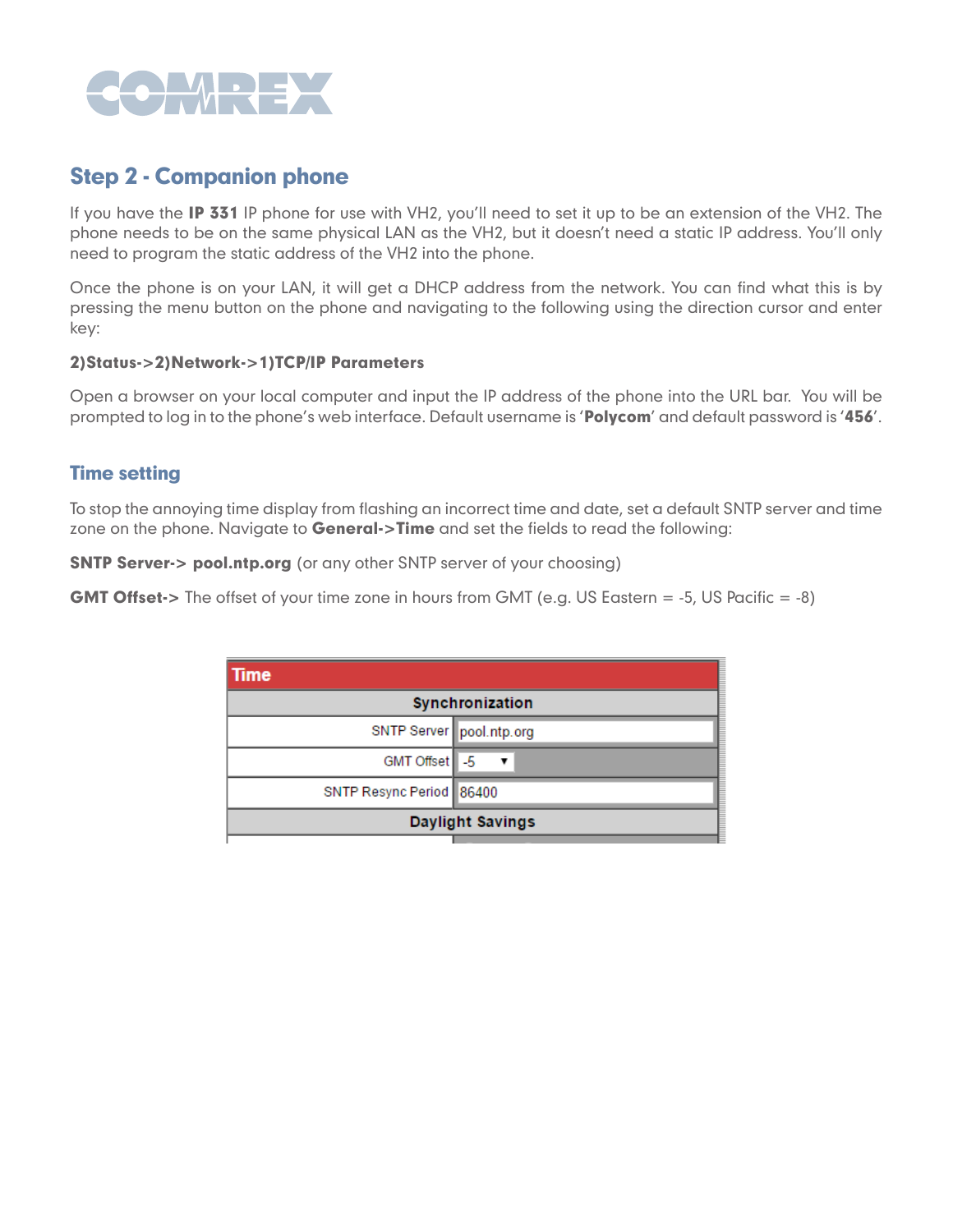

## VH2 settings

To put the details of your VH2 into the phone, choose the 'Lines' tab on the top menu of the configuration page:

| $\sim$ POLYCOM          |      |         |                |            | <b>SoundPoint IP Configuration</b> |
|-------------------------|------|---------|----------------|------------|------------------------------------|
|                         | Home | General | <b>Network</b> | <b>SIP</b> | <b>Lines</b>                       |
| <b>Line Parameters:</b> |      |         |                |            |                                    |
| Line 1                  |      |         | Line 2         |            |                                    |

Note the two sub-sections, Line 1 and Line 2. You will need to program information into both of these pages.

On the Line 1 page, set the following fields:

Under Identification:

Display Name -> 'Line 1'

Address-> '1100@<VH2 ip address>' (remove ' and <>)

Authentication User ID -> '1100'

Authentication Password -> (default="456" - can be changed in Toolbox)

Label ->'Line 1'

Type->Private

Third Party Name->'none'

Number of Line Keys->1

Calls per Line->1

Under Server 1:

Address-><VH2\_ip\_address> (remove <>)

Port->5170

Transport->DNSnaptr

Expires->100

Register->1

Retry Timeout->0

Retry Maximum Count->3

Line Seize Timeout->30

(leave the rest of the fields at default)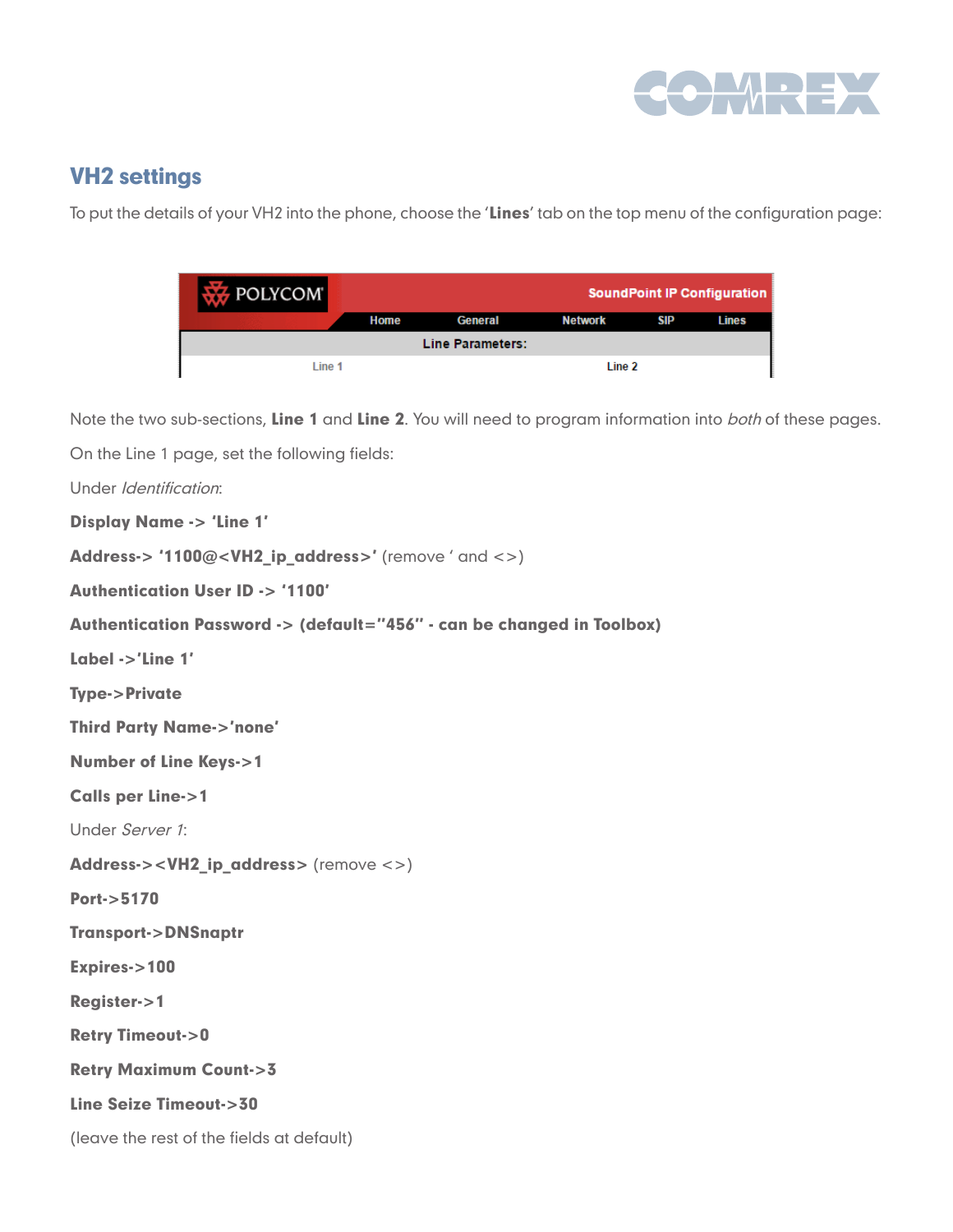

Your Line 1 Page should read like this (but with your VH2 IP address)

| Line <sub>1</sub>              |                            |  |  |
|--------------------------------|----------------------------|--|--|
| <b>Identification</b>          |                            |  |  |
| <b>Display Name</b>            | Line 1                     |  |  |
| Address                        | 1100@192.168.42.15         |  |  |
| <b>Authentication User ID</b>  | 1100                       |  |  |
| <b>Authentication Password</b> |                            |  |  |
| Label                          | Line 1                     |  |  |
| <b>Type</b>                    | <b>O</b> Private<br>Shared |  |  |
| <b>Third Party Name</b>        | Inone                      |  |  |
| Number Of Line Keys            | 11                         |  |  |
| Calls Per Line                 | l1                         |  |  |
|                                | Server 1                   |  |  |
| <b>Address</b>                 | 192.168.42.15              |  |  |
|                                |                            |  |  |
| Port I                         | 5170                       |  |  |
| Transport                      | <b>DNSnaptr</b><br>▼       |  |  |
| <b>Expires</b>                 | 100                        |  |  |
| Register                       | 1                          |  |  |
| Retry Timeout 0                |                            |  |  |
| Retry Maximum Count            | l3                         |  |  |

Click Submit on the bottom of the page, then go to line 2

On the Line 2 page, set the following fields:

Under Identification:

Display Name -> 'Line 2'

Address-> '1200@<VH2\_ip\_address>' (remove ' and <>)

Authentication User ID -> '1200'

Authentication Password -> (default="456" - can be changed in Toolbox)

Label ->'Line 2'

Type->Private

Third Party Name->'none'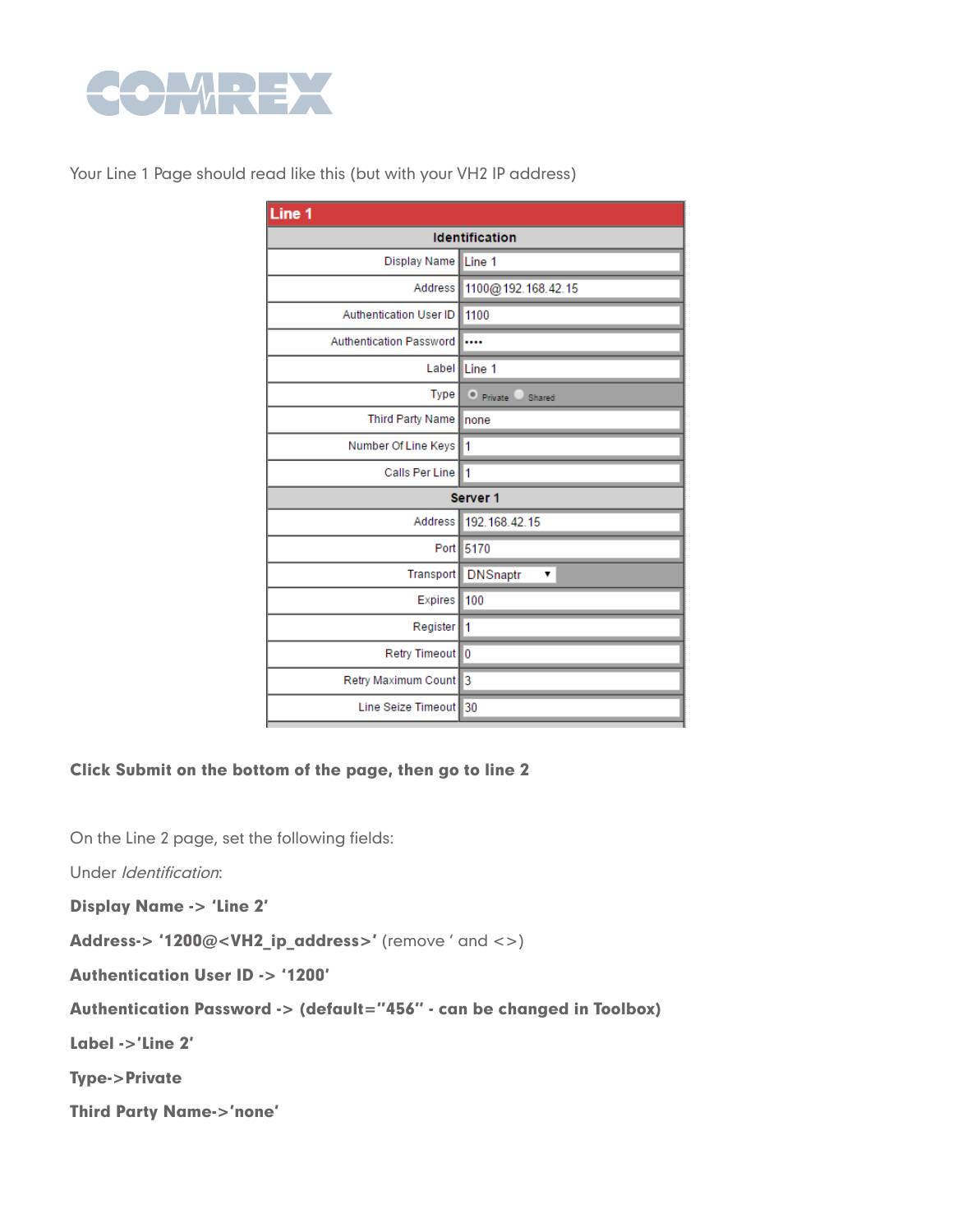

Number of Line Keys->1

Calls per Line->1

Under Server 1:

Address-><VH2\_ip\_address> (remove <>)

Port->5170

Transport->DNSnaptr

Expires->100

Register->1

Retry Timeout->0

Retry Maximum Count->3

#### Line Seize Timeout->30

(leave the rest of the fields at default)

Your Line 2 Page should read like this (but with your VH2 IP address)

| Line <sub>2</sub>              |                                |  |  |
|--------------------------------|--------------------------------|--|--|
| <b>Identification</b>          |                                |  |  |
| Display Name                   | Line <sub>2</sub>              |  |  |
| Address                        | 1200@192.168.42.15             |  |  |
| <b>Authentication User ID</b>  | 1200                           |  |  |
| <b>Authentication Password</b> |                                |  |  |
| Label                          | Line <sub>2</sub>              |  |  |
| <b>Type</b>                    | <sup>O</sup> Private<br>Shared |  |  |
| <b>Third Party Name</b>        | none                           |  |  |
| Number Of Line Keys            | 1                              |  |  |
| <b>Calls Per Line</b>          | 1                              |  |  |
|                                | Server <sub>1</sub>            |  |  |
| <b>Address</b>                 | 192.168.42.15                  |  |  |
|                                | Port 5170                      |  |  |
| Transport                      | <b>DNSnaptr</b><br>▼           |  |  |
| <b>Expires</b>                 | 100                            |  |  |
| Register                       | 11                             |  |  |
| Retry Timeout 0                |                                |  |  |
| Retry Maximum Count 3          |                                |  |  |
| Line Seize Timeout             | 30                             |  |  |

#### Click the Submit button on the bottom of the page.

You are finished with the telephone setup.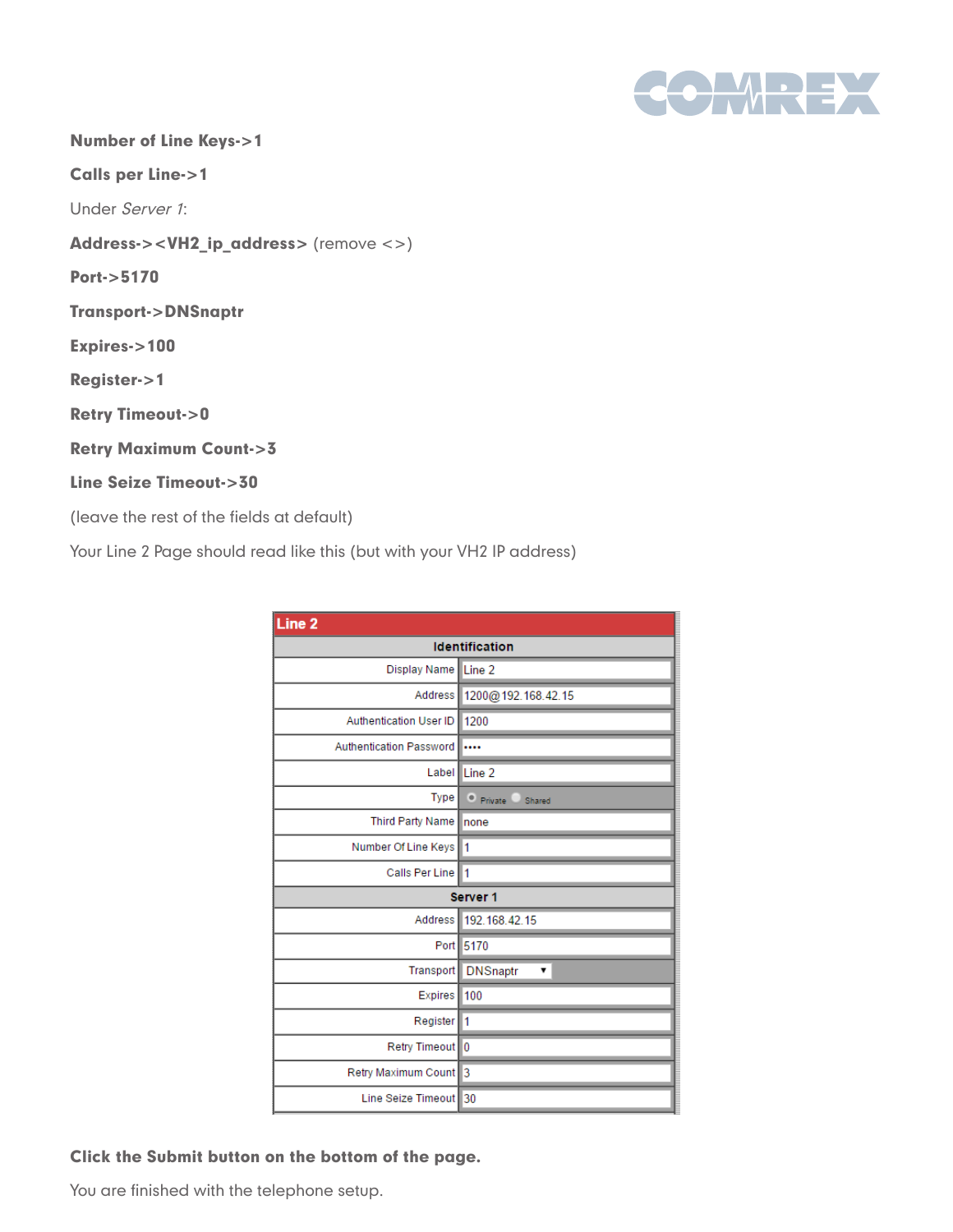

## Step 3 - SIP Details

To use VH2, you must input the account details for at least one voice provider or PBX extension. You can have up to two providers, and it's also possible to establish two accounts with the same provider, or on the same PBX.

Provider input is done in the **Toolbox** interface, accessible either by the Comrex **Device Manager** utility (see step 1) or pointing a browser to http://[ip\_address]/cfg. As a reminder, the default login credentials are admin/comrex.

In Toolbox, navigate to Channel Configuration->VoIP Providers->Add Provider. Here you'll be given a choice between the types of VoIP accounts VH2 can handle. We'll focus here on setting up a PBX or cloud provider account (other types are described in the manual) so choose the "SIP Provider" option.

| $\triangle$ Back                       |                     | COMREX                                                                              |
|----------------------------------------|---------------------|-------------------------------------------------------------------------------------|
| <b>SIP Provider</b><br>simultaneously. |                     | <b>Delete</b><br>SIP provider allowing VoIP Hybrid to manage one or more VoIP calls |
|                                        |                     | Initializing                                                                        |
| <b>General Settings</b>                |                     |                                                                                     |
| Name                                   | <b>SIP Provider</b> |                                                                                     |
| SIP Provider                           | Generic SIP Pro     |                                                                                     |
| <b>Account Information</b>             |                     |                                                                                     |
| Account username                       |                     |                                                                                     |
| Account password                       | *****               |                                                                                     |
| <b>SIP Settings</b>                    |                     |                                                                                     |
| Server/Realm                           |                     |                                                                                     |
| <b>E</b> Show Advanced                 |                     |                                                                                     |
|                                        |                     |                                                                                     |

Here you will enter the SIP credentials for your account. The name field is just for reference and can be anything. Under "SIP Provider", you can choose from several popular providers, and the menus will change to help you with the most common settings. If your provider is not listed (or you're using a PBX), choose "Generic Provider".

At a minimum, a provider or PBX account needs a *user name, password*, and server address to register. The server address can take the form of a domain name (myprovider.net) or an IP address. Some providers require additional details like *outgoing proxy* and *auth username*. If required, these fields are available under the "show advanced" button, or may be exposed based on the type of provider chosen.

Once all your account information is correct, the "**apply changes**" button will appear. Select this to begin the registration process. Note the VH2 SIP subsystem will reset, so don't do this with a call "on-air". Once the system has reset, VH2 will attempt to register with your provider and display status on the provider list.

Once you're registered with at least one provider, you can assign the VH2's "channels" to that provider.

#### Important: Simply registering is not enough. VH2's channel(s) must be assigned to your provider(s) before you can use it.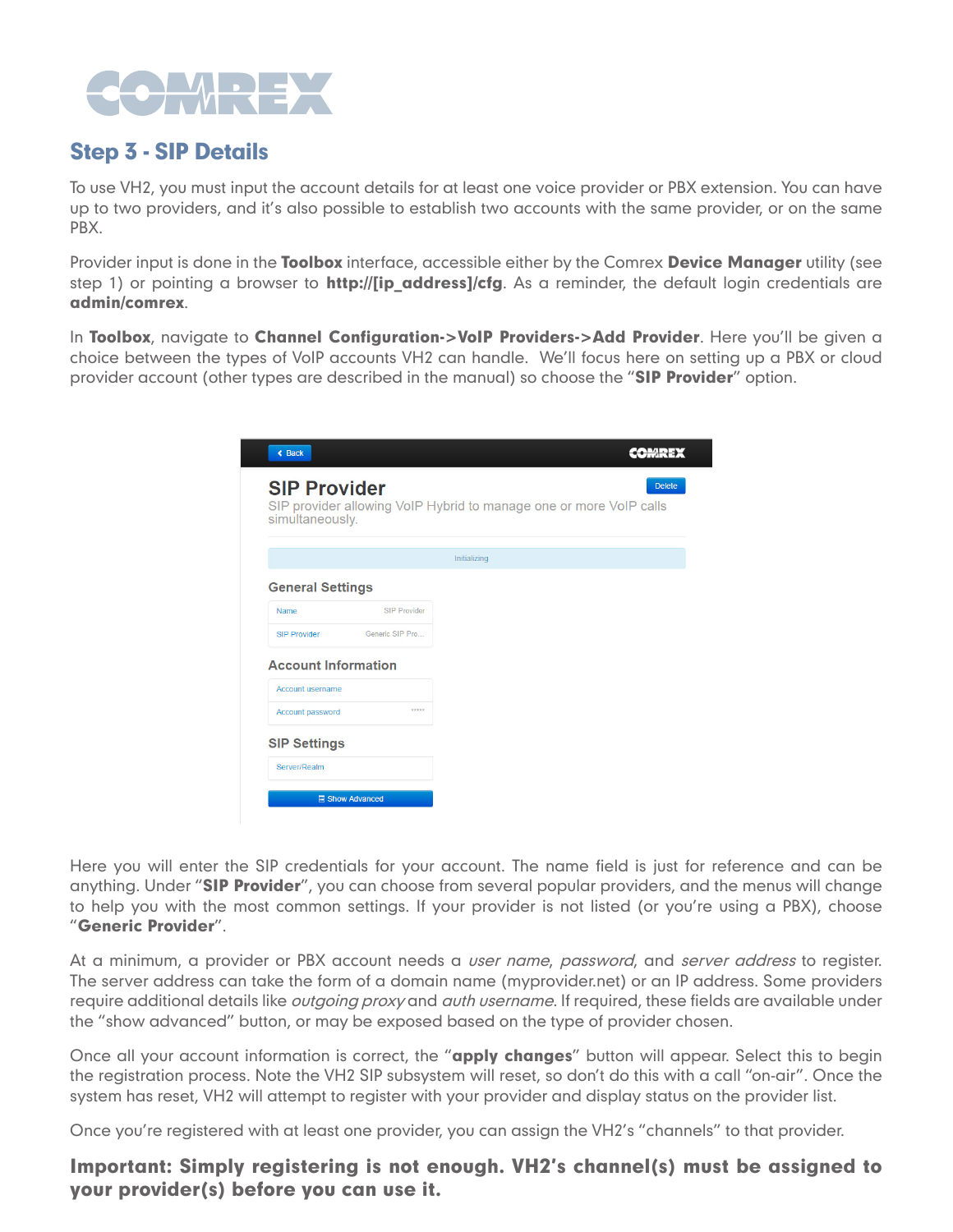

You can have up to two providers, and each provider can be assigned to one or both channels. Channel assignment is done in Toolbox via Channel Configuration->Channel Assignments.

| <b>Back</b> |                            |                                                |
|-------------|----------------------------|------------------------------------------------|
|             | <b>Channel Assignments</b> | Assign VoIP Providers to VoIP Hybrid channels. |
| Channel 1   | <b>VolP City</b>           |                                                |
| Channel 2   | VolP 'r us                 |                                                |

The figure shows each channel assigned to a different provider. Each channel could also be assigned to the same provider, and the usual behavior is for calls to "hunt" between the channels (first call on Channel 1, second on 2).

## Step 4 - Setting up behavior

| $\triangleleft$ Back                                          |                    |
|---------------------------------------------------------------|--------------------|
| <b>System Behavior</b><br>Behavior of the VoIP Hybrid system. |                    |
| <b>Auto Answer</b>                                            |                    |
| Channel 1                                                     | Don't auto answ    |
| Channel 2                                                     | Don't auto answ    |
| <b>Audio</b>                                                  |                    |
| Studio Audio I/O                                              | Dual in / dual out |
| <b>Caller Mix</b>                                             | <b>No</b>          |
| <b>AGC</b>                                                    | <b>No</b>          |
| <b>Caller Ducking</b>                                         | Off                |
| <b>Caller On-Air Tone</b>                                     | <b>No</b>          |
| <b>Other</b>                                                  |                    |
|                                                               |                    |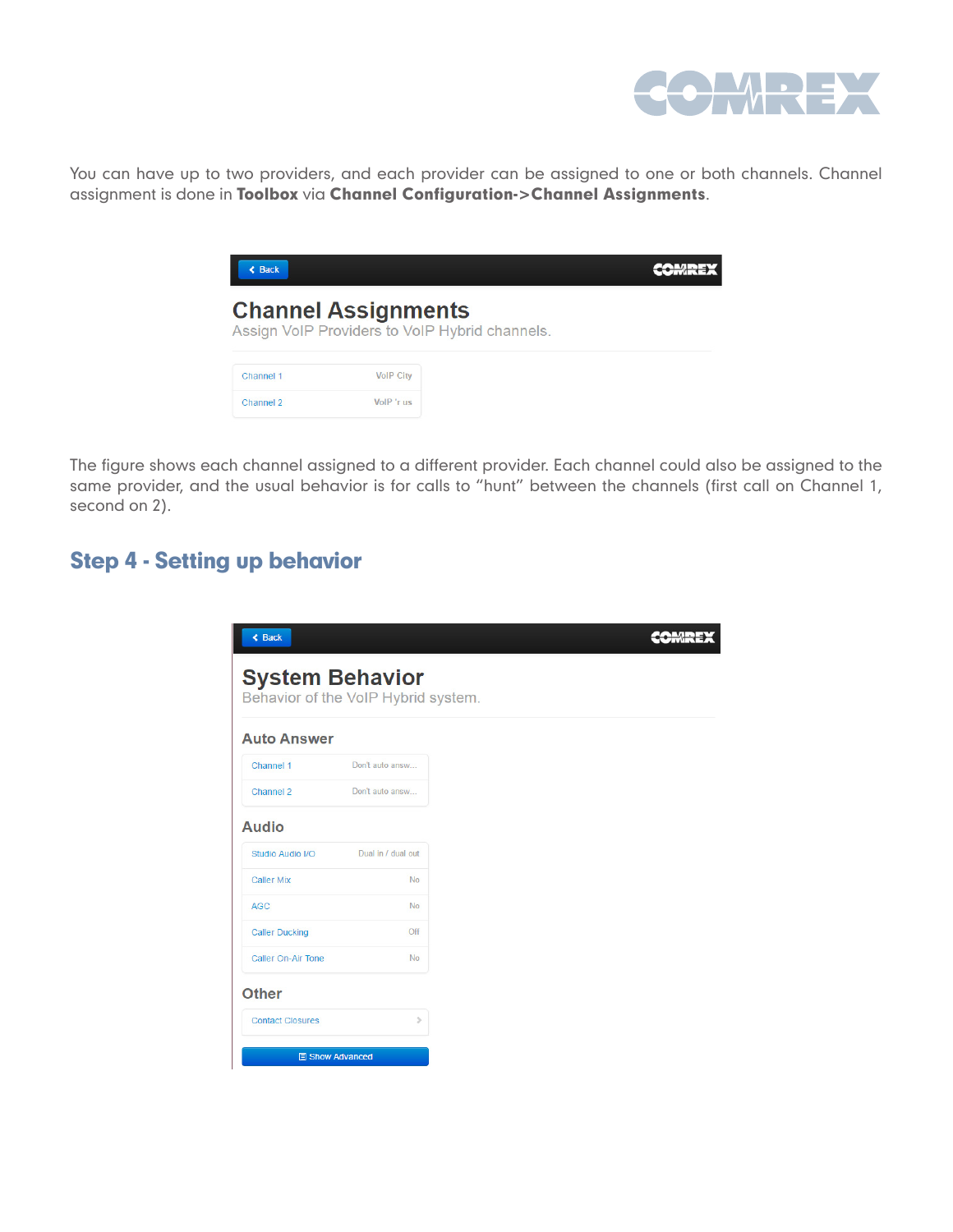

Back at the main Toolbox page, selecting 'System Behavior' allows you to set how the VH2's audio I/O interacts with your studio. The options are:

#### Auto-Answer

You can individually set each channel to auto-answer or not. If set to auto-answer, you can choose whether each channel puts each call to "on-air" state or "on-hold" state.

#### Studio Audio I/O

Here you can select how many input and output audio ports are used on the VH2. The choices are:

- Single In/Single Out Only the channel 1 input and channel 1 outputs are used. All callers hear channel 1 in and all callers audio is output on channel 1 out.
- Single In/Dual Out The channel 1 input is used, but both channel 1 and 2 outputs are used. Caller audio appears separately on these channels (to be sent to two separate console faders, for example). Both callers hear audio sent to the channel 1 in.
- Dual In/Dual Out Both channel 1 and channel 2 inputs and outputs are used. Caller 1 hears channel 1 in and appears on channel 1 out. Caller 2 hears channel 2 in and appears on channel 2 out.

Note that none of these settings has any effect on whether callers hear each other. That function is chosen in the next option.

#### About Mix Minus

When we refer to "send" audio to the caller, we're talking about the feed that it attached to the VH2 channel 1 and 2 inputs. This is the audio that the caller hears when "on-air". It is essential that these feeds are specially mixed so that the caller output is not part of that mix. Many consoles provide for a special audio bus especially for this function. On some other consoles, you can use the secondary or audition bus (with callers deselected) to create this feed. But under no circumstances must incoming callers hear themselves sent back, or they will experience an annoying echo.

#### Caller Mix

Determines whether the callers can hear each other in the "conference" built within the VH2. If your console provides individual mix-minus for telephone channels, this should be off, as the mix will be done in your console. If the console doesn't handle this, and you are using a single mix-minus for both channels, turn this function on so the callers will be conferenced within the VH2.

#### AGC

Selects whether VH2 applies AGC to the caller outputs, helping minimize large level changes between calls.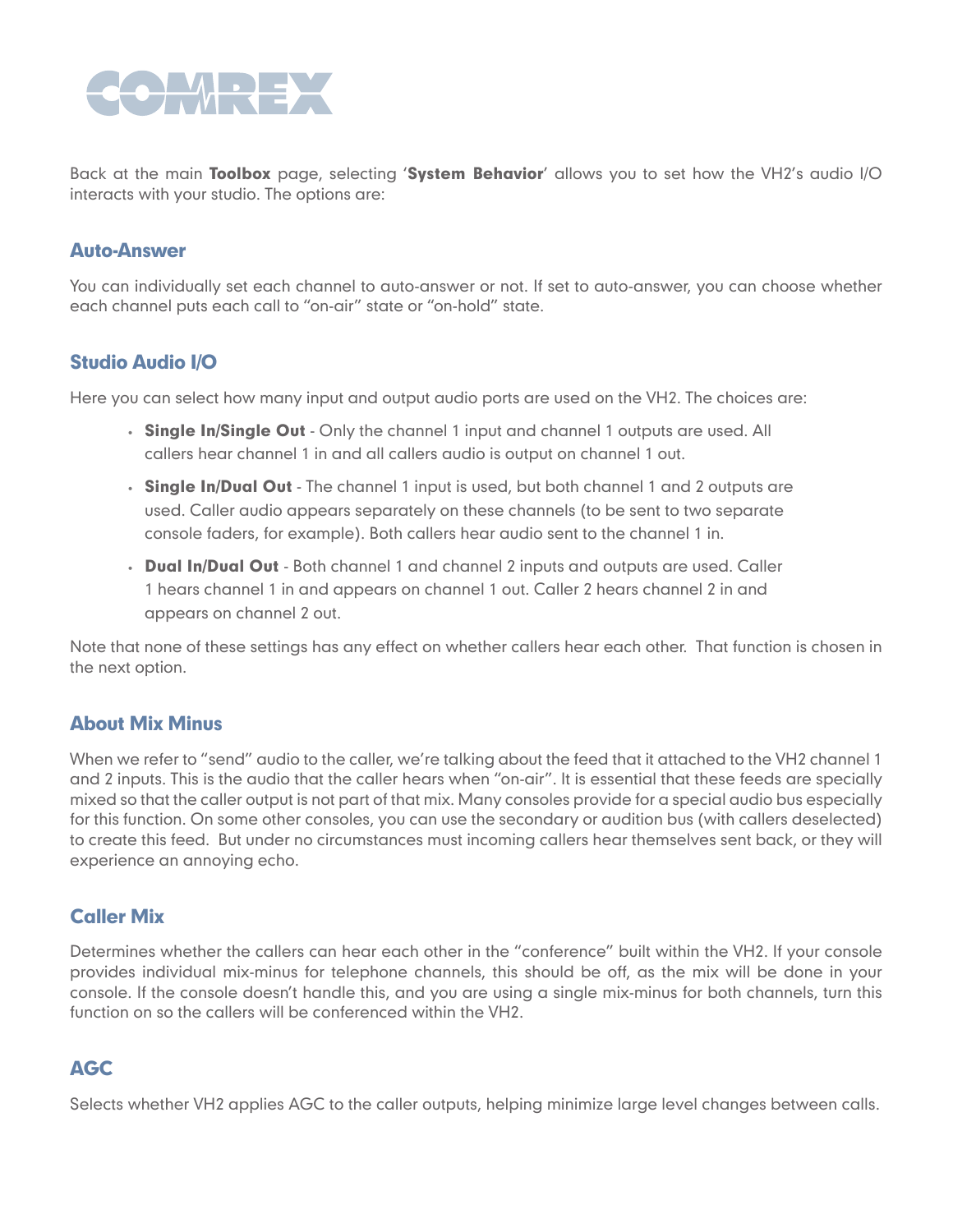

#### Caller Ducking

Selects whether VH2 applies an algorithm to the caller audio to reduce it when the host voice is detected. This allows the host to "dominate" the conversation. Ducking, if enabled, has three choices (Low, Medium, High) that allows selection of how much the caller is reduced when the host speaks.

#### Caller On-Air Tone

Selects whether the caller hears a short "beep" when put "on-air". This is sent to the caller only and is not heard "on-air".

#### Contact Closures

See full user manual for details.

## Step 5 - Operating the VH2

#### DIP Switch Settings

The front panel DIP switches have the following function:

- 1 Analog in (down) / AES3 in (up)
- 2 Analog out (down) / AES3 out (up)
- 3 unused
- 4 Level Indicators reflect Send audio (down)

Level Indicators reflect Caller audio (up)

- 5, 6 Unused
- 7, 8 Factory Reset (see manual)

#### ON/OFF Button (ch 1 and 2)

This is a toggle which determines if the call is active on the selected channel. When pressed, an incoming call will be answered. This button will also "grab" a currently active call on the companion telephone and place it on the desired channel. Calls selected this way are considered "on-air" and caller audio is routed via the selected behavior settings. Pressing this button when a call is active drops the call, whether "on-air" or "on-hold".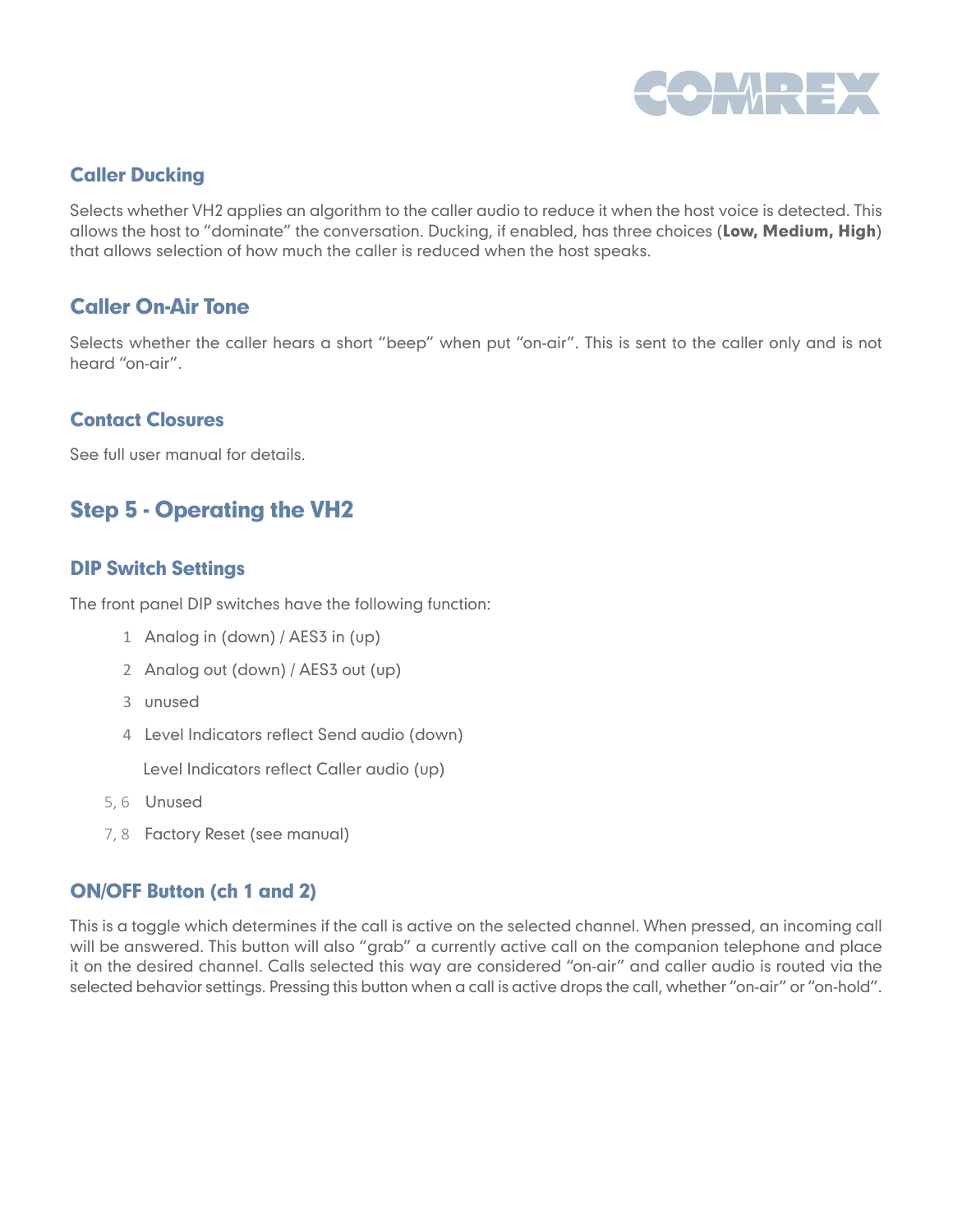

#### HOLD/XFR (ch 1 and 2)

This is a toggle that places an active call "on-hold" from the "on-air" state. The caller will be removed from the main audio ports, and hear only the audio presented to the VH2 "on-hold" input. Pressing this button while an incoming call is ringing will send the caller directly to "on-hold" state. Pressing this button while a call is "on-hold" will send the call back to "on-air" state.

If a call is active (either "on-hold" or "on-air") a long press of this button (over two seconds) will transfer the call to the companion telephone set. The set will ring, but the call will remain in its previous state ("on-hold" or "on-air") until the handset is answered.

#### **Indications**

| <b>ON/OFF</b>      | <b>HOLD/XFR</b>    | <b>Function</b>                       |
|--------------------|--------------------|---------------------------------------|
| Off                | Off                | Idle-registered and ready for call    |
| <b>Blink Green</b> | Off                | Ringing                               |
| Green              | Off                | On-Air                                |
| Green              | Green              | Hold                                  |
| <b>Blink Green</b> | <b>Blink Green</b> | On Handset                            |
| Red                | Off                | Auto-Answer                           |
| Red                | Red                | No Provider Assigned                  |
| <b>Blink Red</b>   | Off                | Provider Assigned, but not registered |

The ON/OFF and HOLD/XFR buttons are lit to indicate the state of each particular channel

The "Ready" Indicator is used to signal the overall network condition. Its states are:

- **Off** System is starting up
- Fast Blink Loading application
- Red No Internet connectivity detected
- **Green** System has IP address on network